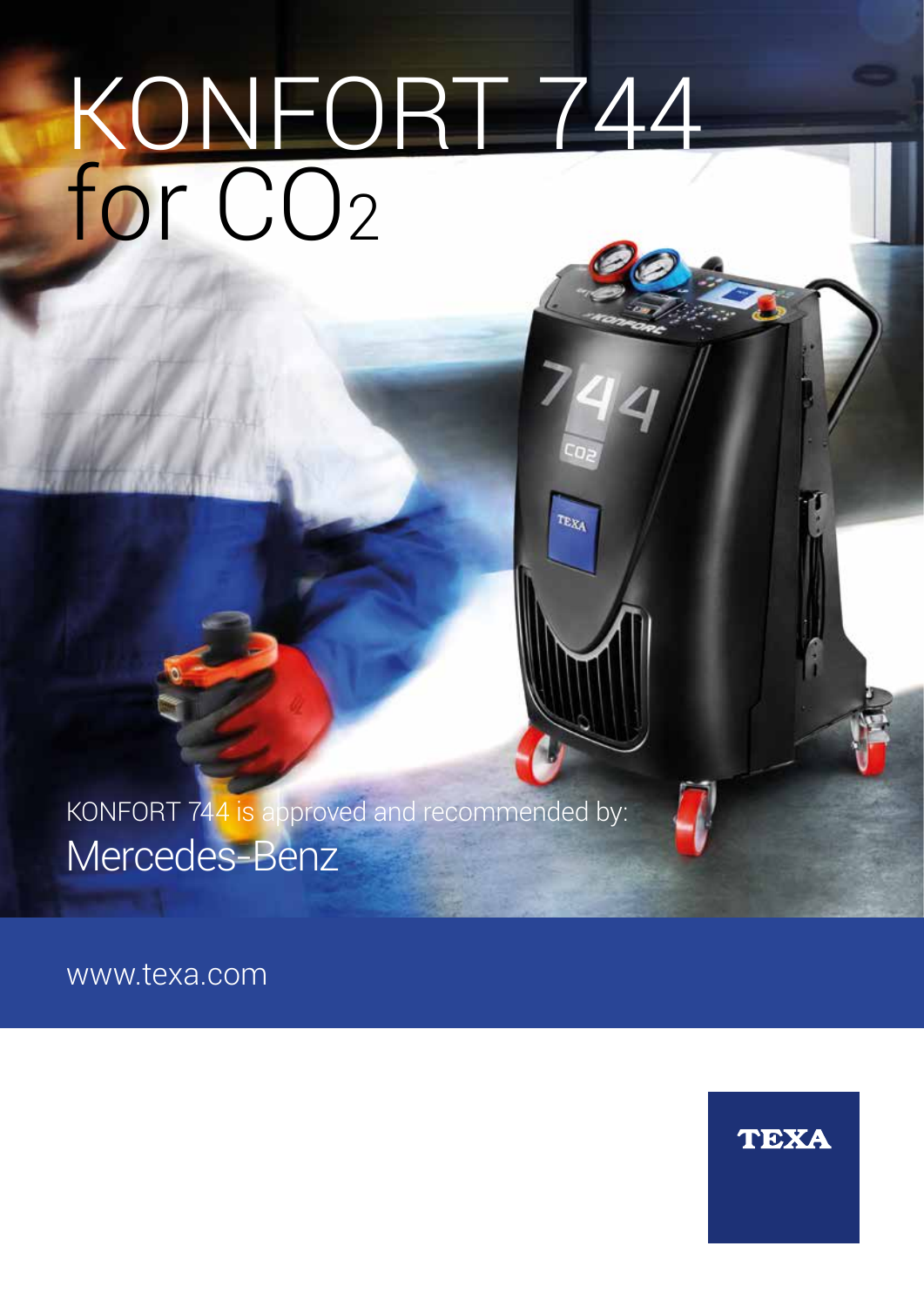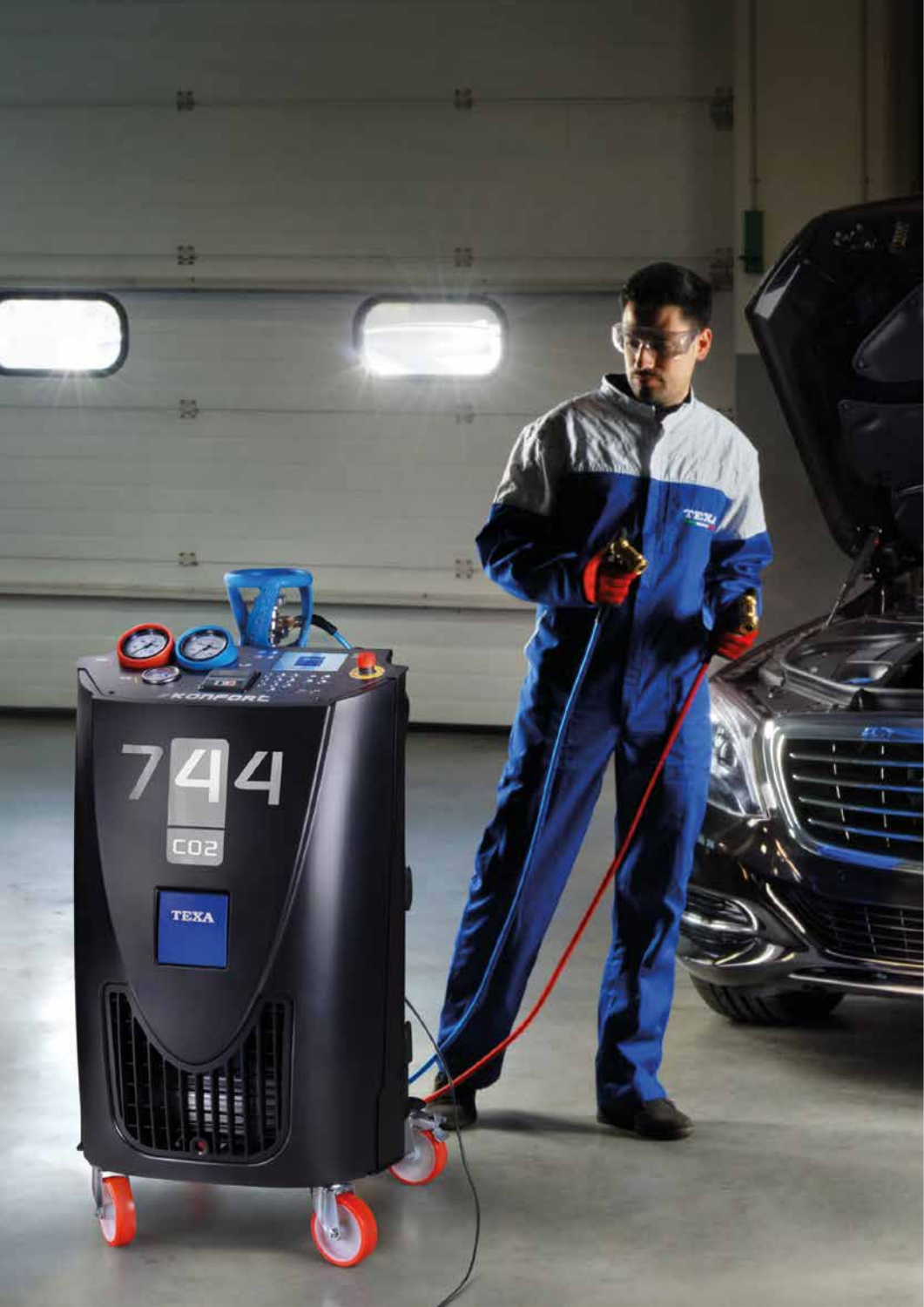### The perfect solution for servicing and recharging the new CO2 air conditioning systems

TEXA is universally recognised as one of the undisputed leaders in equipment for garages and vehicle repair shops. TEXA's product range includes diagnostic tools, exhaust gas analysers and air conditioning system servicing and recharging stations. In particular, TEXA is recommended by many of the most prestigious European vehicle manufacturers. TEXA's strengths reside in high-tech production processes, robustness and quality finish. TEXA developed the new KONFORT 744 in conjunction with the automotive Constructor. The new station therefore conforms to the strictest industry standards governing air conditioning maintenance and recharge systems for the new R744 (CO2) refrigerant. These new systems are intended to minimise pollution and to reduce the risk of fire in the event of leaks, and are radically different in design from previous generations of recharge station that used R134a and R1234yf refrigerants. In particular, because the new systems are designed to function at high pressures, dedicated recharge stations are needed to work with them.

TEXA is once again leading the field in developing the necessary technology: The KONFORT 744 is one of the very few solutions available to the international market to work with CO2 A/C systems.

П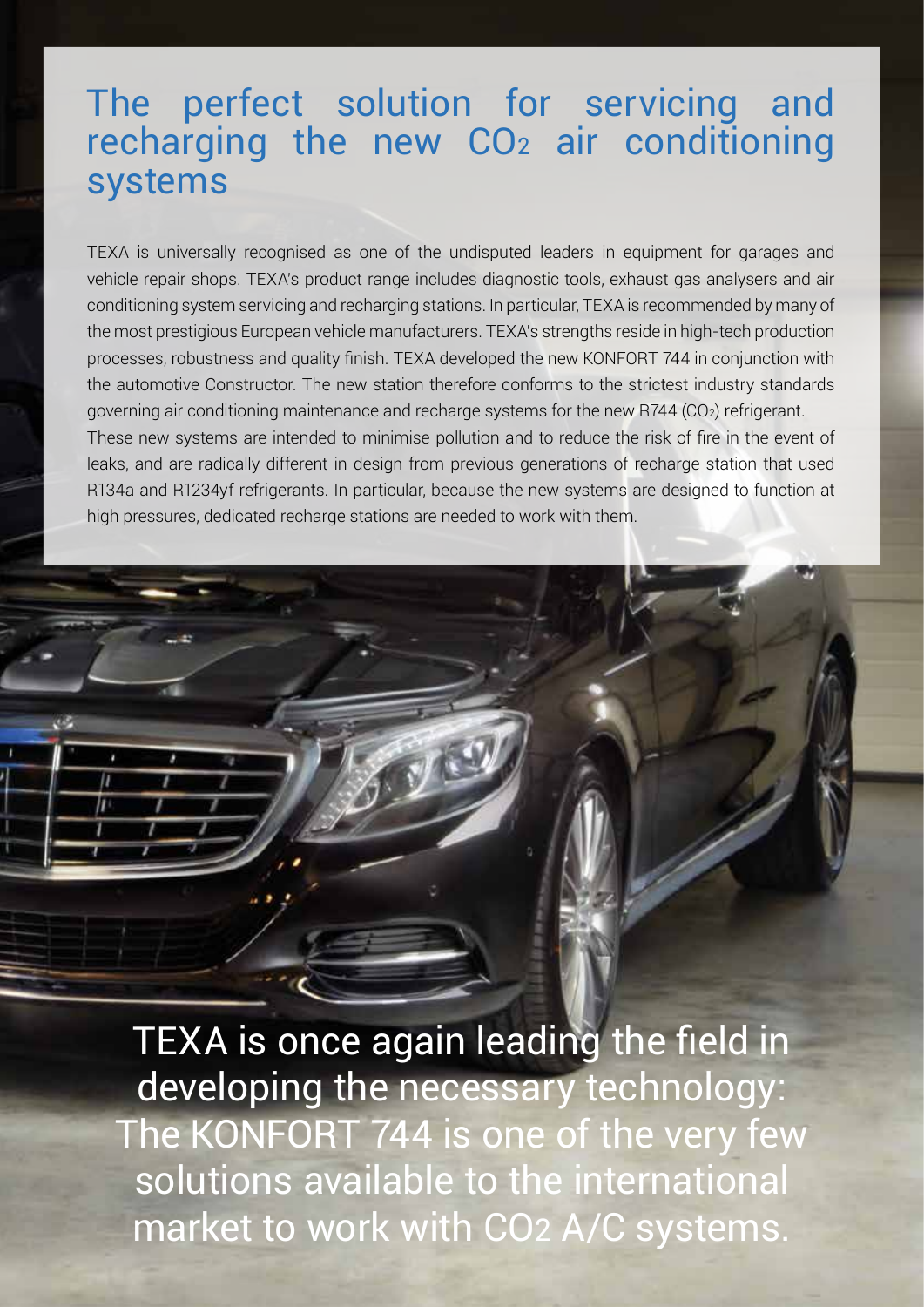## KONFORT 744

The KONFORT 744 implements a range of innovative solutions and differs from the other models in the KONFORT Series for the fact that it is designed and made specifically for use with the latest A/C systems that use R744 (CO2) as refrigerant.

Despite its advanced design, however, the KONFORT 744 is just as easy to operate as its more conventional counterparts dedicated to R134a and R1234yf refrigerants. The station is fully automatic and able to complete the recharge cycle without any assistance from the operator. It also achieves the highest possible levels of precision. In fact, the quality of its components and the accuracy of its design permit recharging to be completed to a maximum tolerance of only 10 grams (2 grams for oil).

Special attention has also been paid to the system for releasing CO2 into the atmosphere. Release takes place in a controlled manner to ensure the safety of the operator and of the system itself. The KONFORT 744 also incorporates an accurate system for measuring the concentration of CO<sub>2</sub> in the surrounding air, and suspends charging if this approaches a dangerous level.



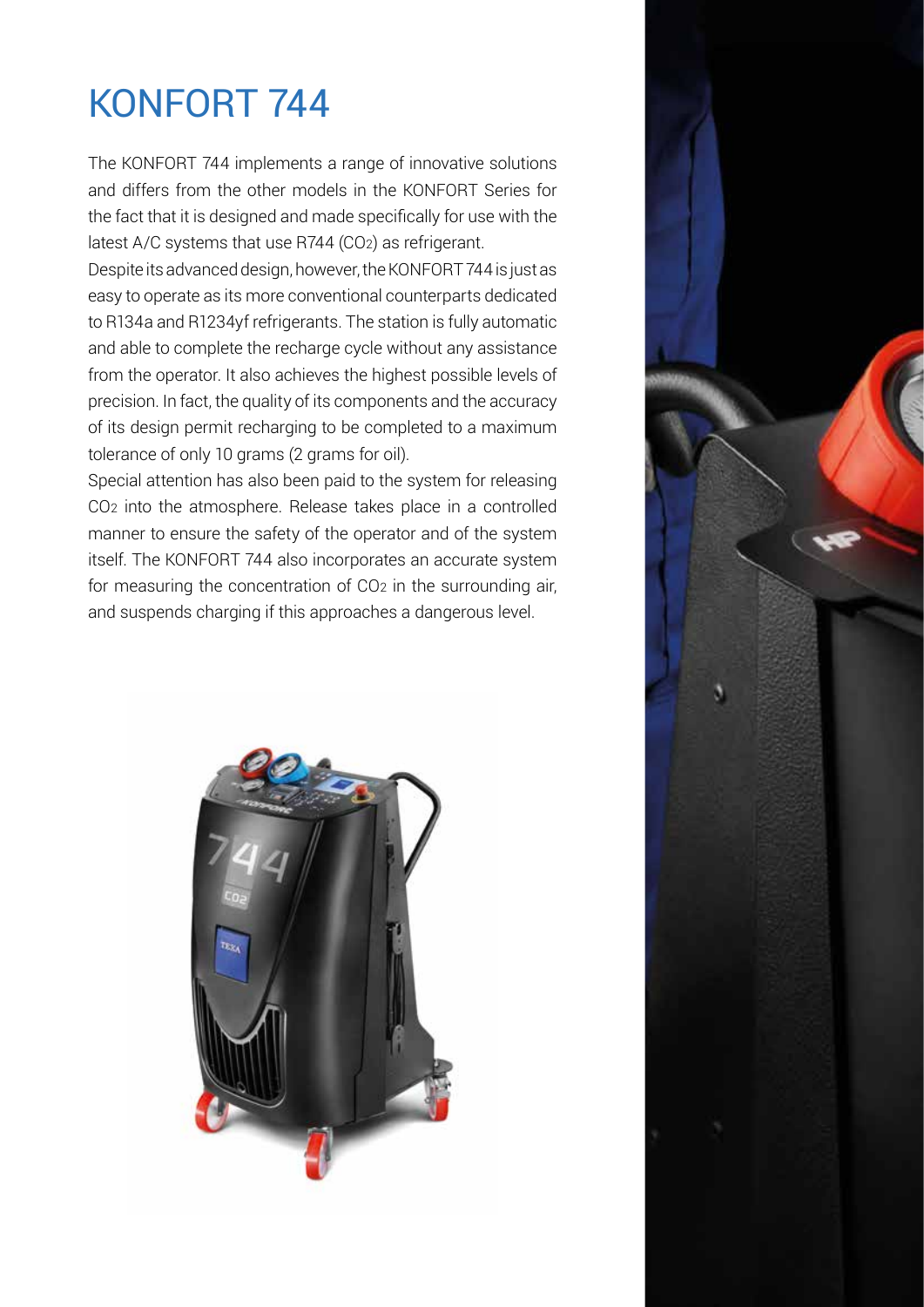#### Main characteristics

- Compatible with R744 refrigerant (CO2)
- High visibility TFT colour display
- CL1 pressure gauges
- Double stage vacuum pump
- Hoses 2.5 m
- Charging accuracy +/- 10 g
- Hermetically sealed, anti-contamination oil tanks (patent pending)

**RC** 

 $\overline{c}$ 

 $\overline{C}$ 

S.

- Automatic, high precision oil injection
- Automatic oil tank recognition (patent pending)
- Automatic metering of refrigerant release
- Automatic monitoring of atmospheric CO2 concentration
- Scales locking system
- Thermal printer
- Automatic maintenance service management
- Multi-language software
- Automatic compensation for length of recharging lines
- Automatic maintenance alarm
- Functioning modes:
- PERSONALISED SERVICE
- MY DATABASE

#### Optional:

• Leakage detection kit with forming gas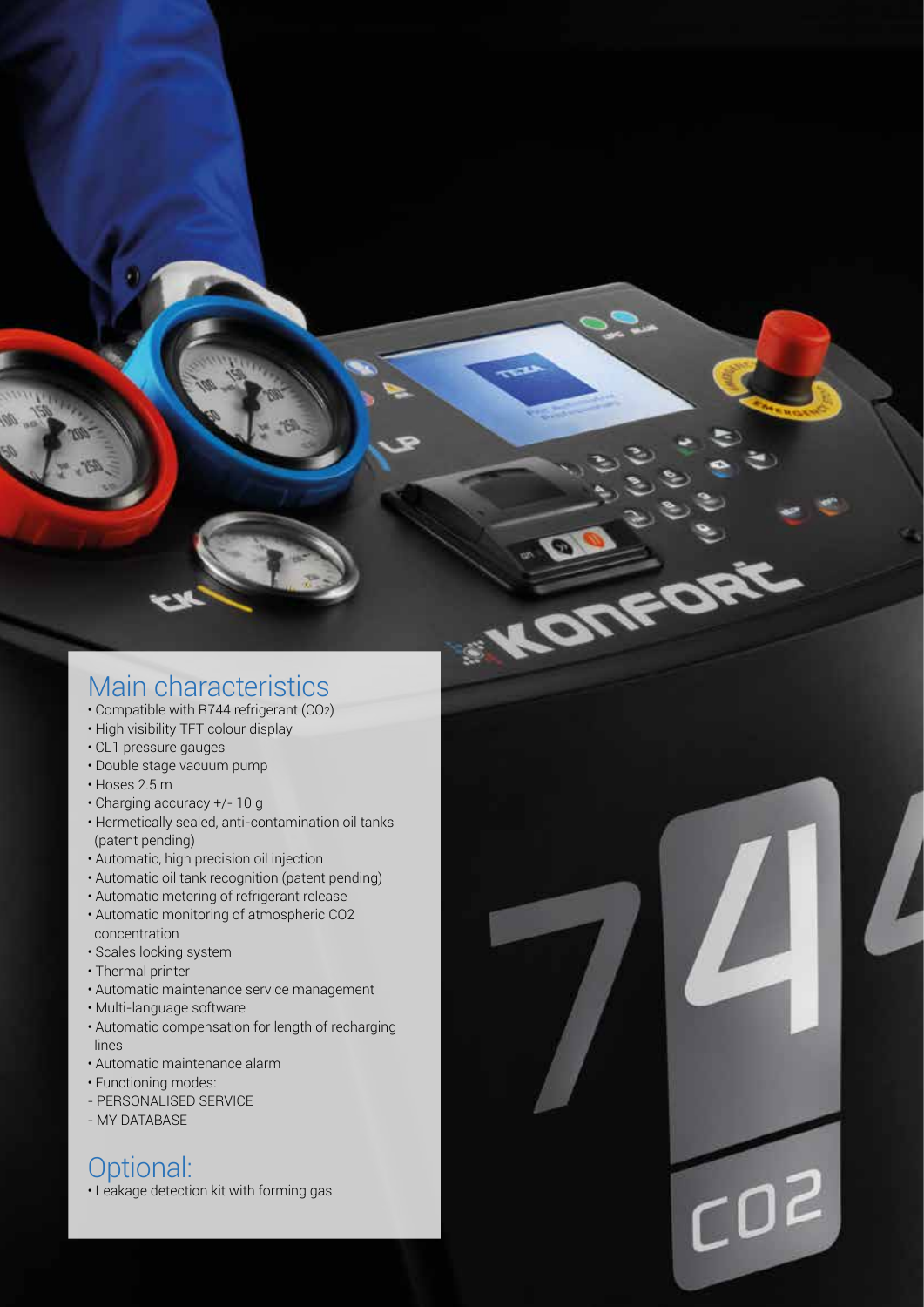## Operating software

The operating software conforms to the strictest standards for precision and accuracy. Thanks to an extensive network of sensors, TEXA software can identify refrigerant types and perform recharging operations with unprecedented precision. Automatic procedures help operators to service the most sophisticated systems, like those found on the latest hybrid vehicles, for example. Removable memory (SD cards) can be used with all models to communicate with a Windows PC, to check and certify maintenance operations, and to upgrade software when necessary.

| TEXA | g. 2440 $\sqrt{P}$ POE oil g. 155<br>R744<br>A UU | 9. |  |
|------|---------------------------------------------------|----|--|
|      | <b>AC</b> maintenance                             |    |  |
|      | <b>Additional functions</b>                       |    |  |
|      | Settings                                          |    |  |
|      | Service                                           |    |  |

The main menu is designed for quick and intuitive use and to provide access to all services and functions.

| <b>TEXA</b>                                                                            |
|----------------------------------------------------------------------------------------|
| <b>Discharging</b>                                                                     |
| Pressure: Bar<br>24<br>98<br>Mass Flow: g/m<br>138<br>Quantity: g<br>Air CO2: ppm 2180 |

During refrigerant release, the display shows the quantity of refrigerant released and the pressure remaining in the system.



An electronic scales lets you weigh the quantity of oil recovered during services to a high level of accuracy.



Clear and comprehensive messages guide you through the initial steps of the recharging process.



TEXA's operating software also warns you if the atmosphere in the work area becomes unsafe as a result of the release of CO2.



The recharge stations identifies all possible errors and warns you immediately through clear messages.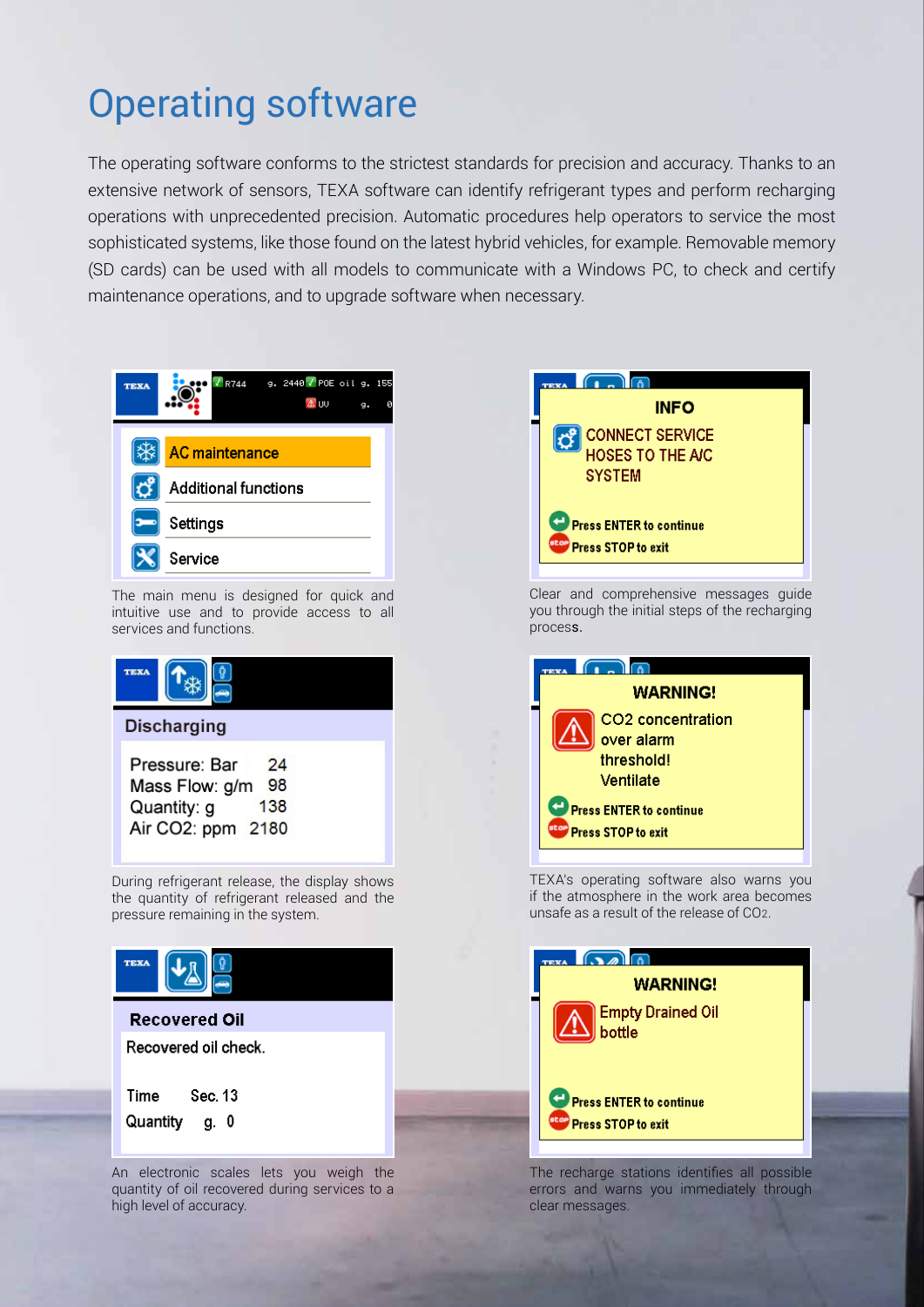## Exclusive standard solutions

#### Hermetically sealed, rechargeable oil tanks

Standard tanks are not sealed and therefore inevitably contain a certain amount of air. The water molecules contained in this air bond with the oil and contaminate it. TEXA's solution to this problem is to use special, patented tanks that are sealed to prevent contamination of the oil by air and humidity. TEXA's special tanks can be recharged again and again, thanks to a special device that eliminates all the remaining air before refilling.



#### Special automatic leakage detection for CO2

The 744 automatically checks for leaks in the vehicle's air conditioning circuit before it starts the recharge cycle. Leaks can also be traced using a special leakage detection system based on forming gas, a mix of 95% nitrogen and 5% hydrogen. An external sniffer can be used to locate leaks easily.

#### Thermal printer

The recharge station incorporates a thermal printer to provide detailed reports on all the operations performed.

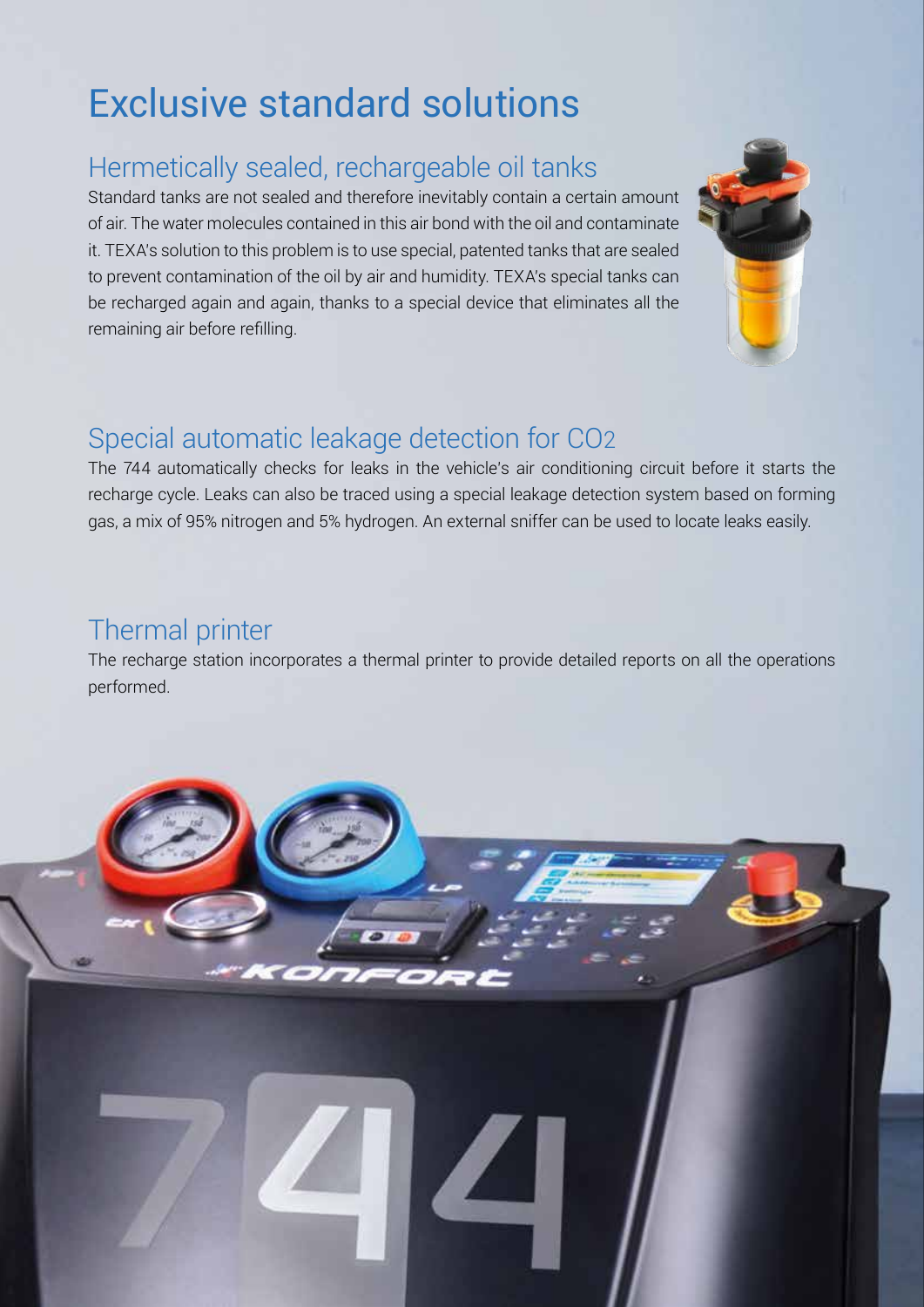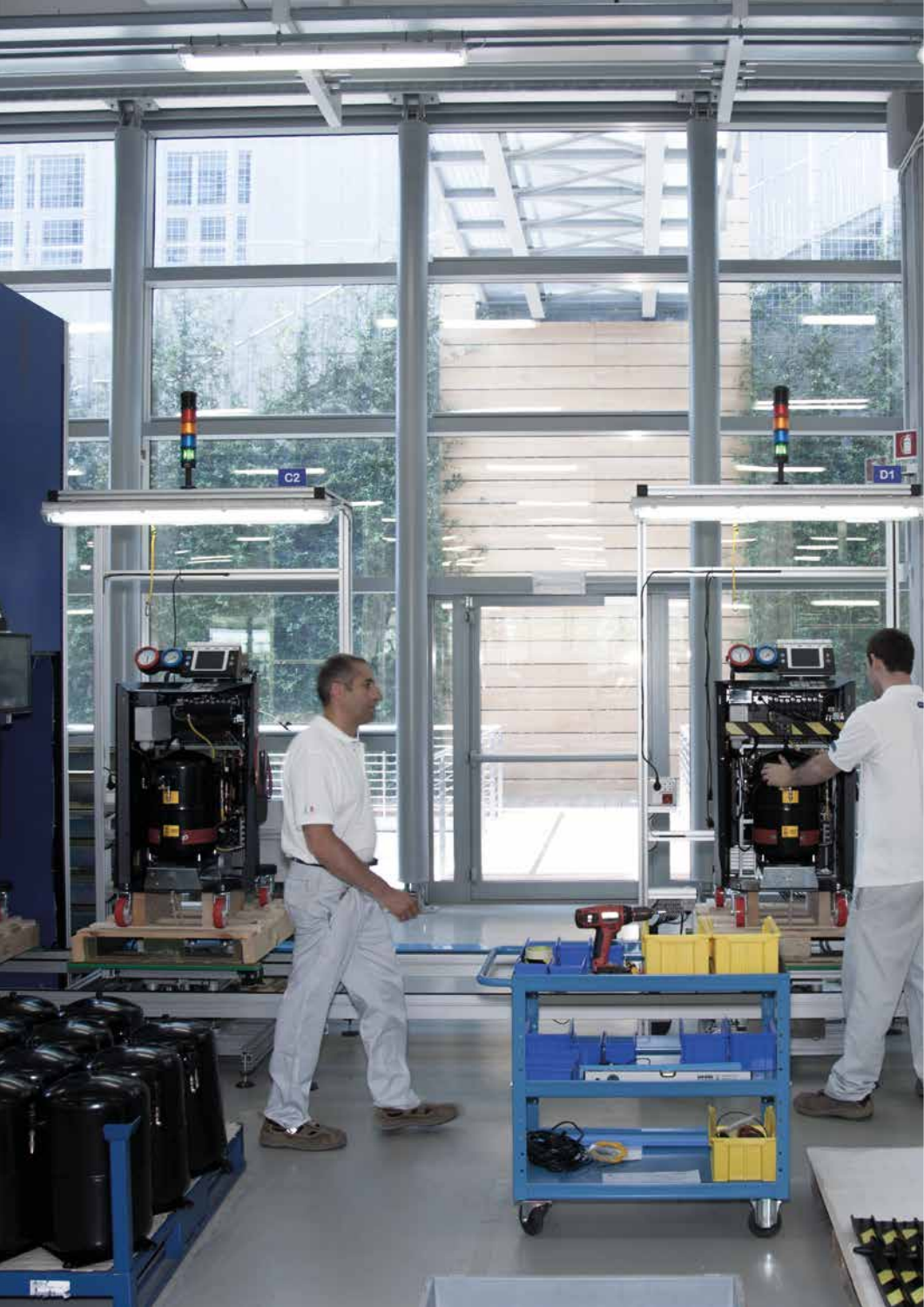

## Production and quality certified. ISO TS 16949 system quality

The KONFORT 744 clearly reflects the tremendous care that TEXA takes throughout the design stage, in the selection of materials, the adoption of new technologies and the automation of production. All the processes involved in product development and manufacture conform to ISO TS 16949, the strict standard imposed on suppliers to the automotive industry.

Maximum product quality is ensured in all phases, from the design and selection of components to machining and assembly and on to distribution and after-sales service.

After assembly, KONFORT recharge stations enter TEXA's testing department where the electrical system is tested and the load cells and pressure transducers calibrated. Functional testing is then performed to verify that all components and devices respond correctly to input and perform according to specifications. Rigorous testing also eliminates the risk of defects in the hydraulic system and ensures that all parts are effectively sealed. The final stage of testing takes place in a special sealed chamber and involves the injection of helium into the tank and the recharge circuit. The KONFORT 744 conforms to European CE/PED safety standards and to the strict standards demanded by German car makers.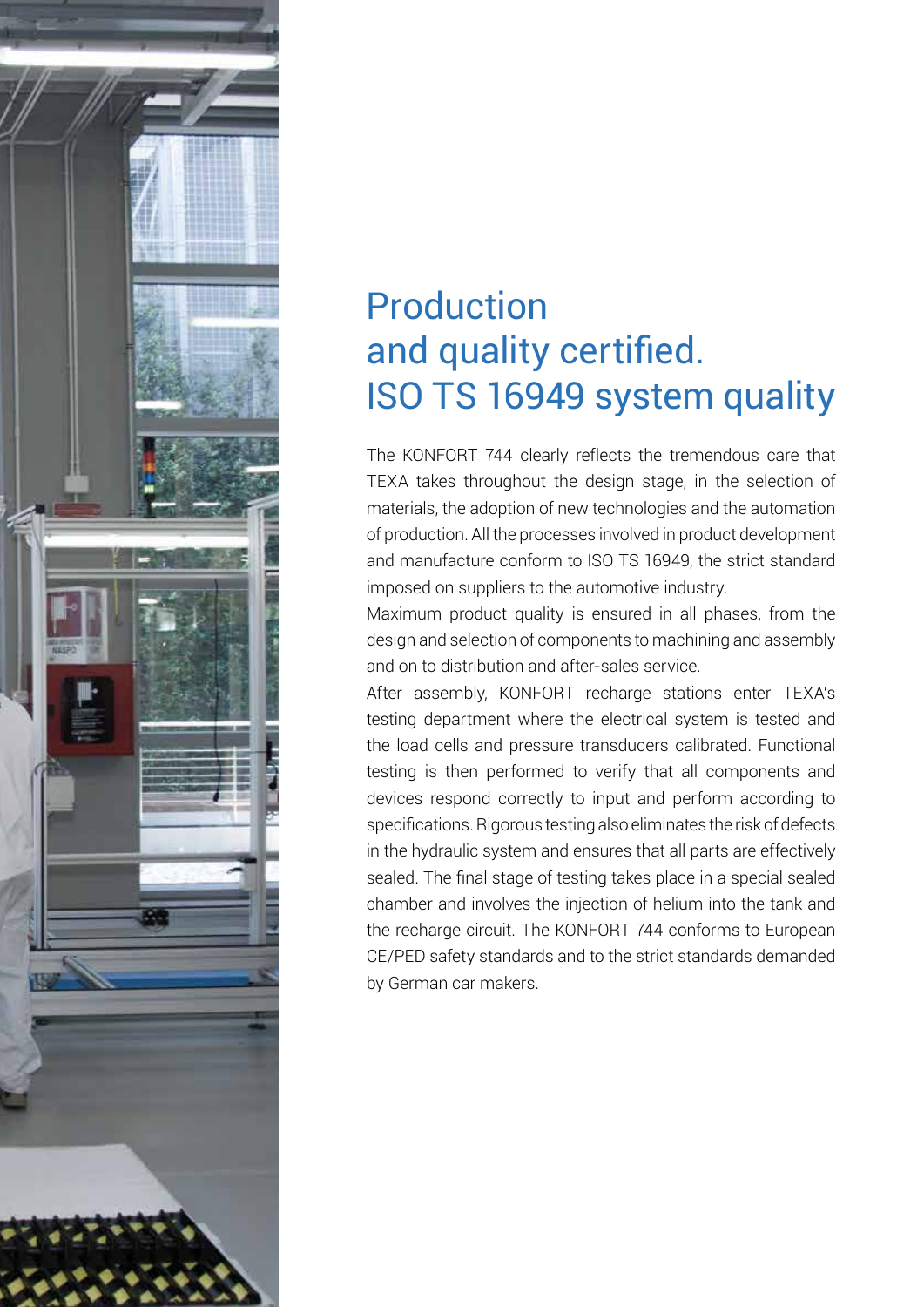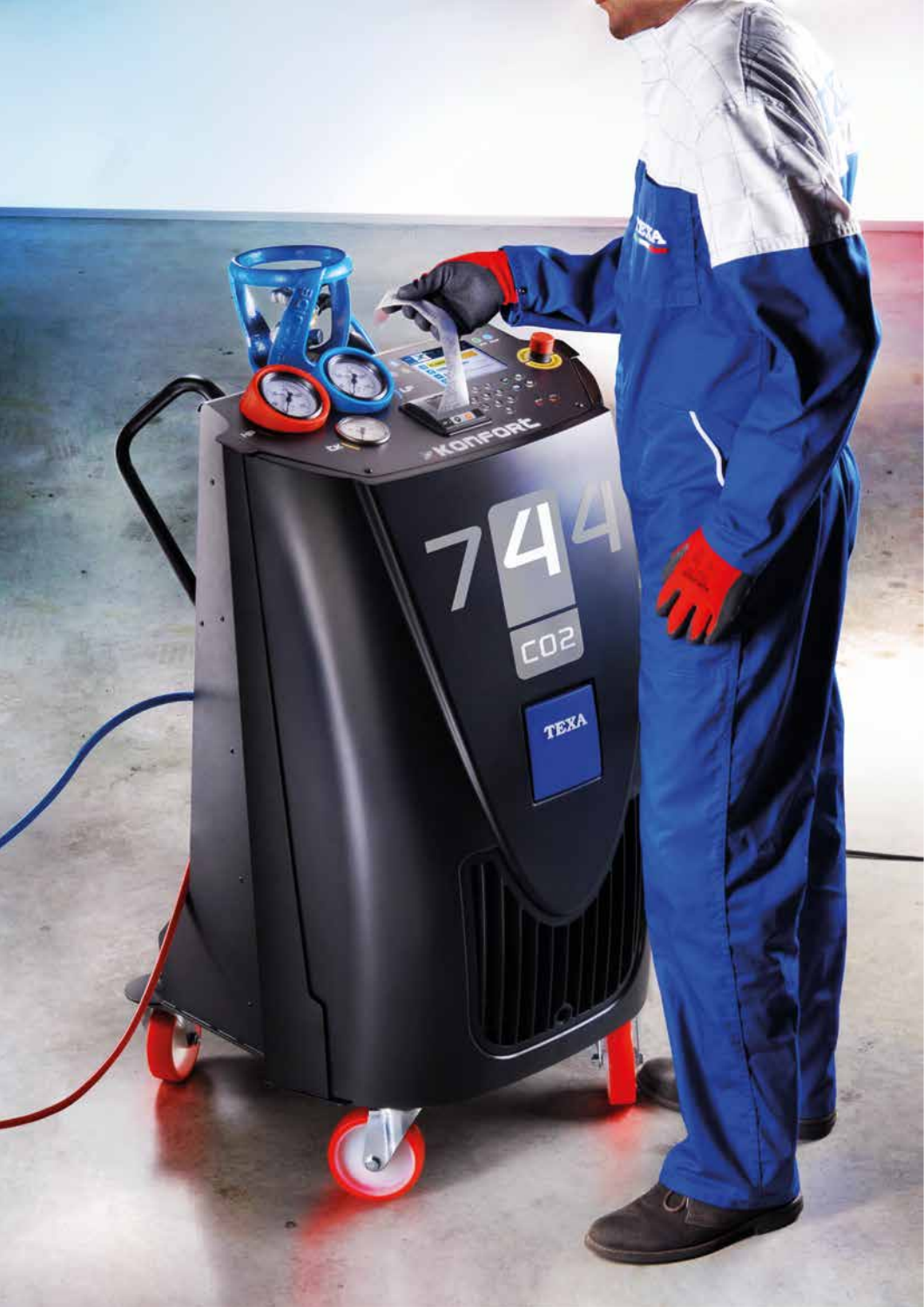## After Sales Service

Customers purchasing a KONFORT recharge station enjoy all the benefits of advanced technology and can also rely on TEXA as a professional and dependable partner. TEXA boasts an extremely efficient, nationwide After Sales Service. Our Service Partners are highly qualified and continuously updated in the use of TEXA tools and the latest technical assistance methods. TEXA's After Sales Services for KONFORT 744 A/C stations include: